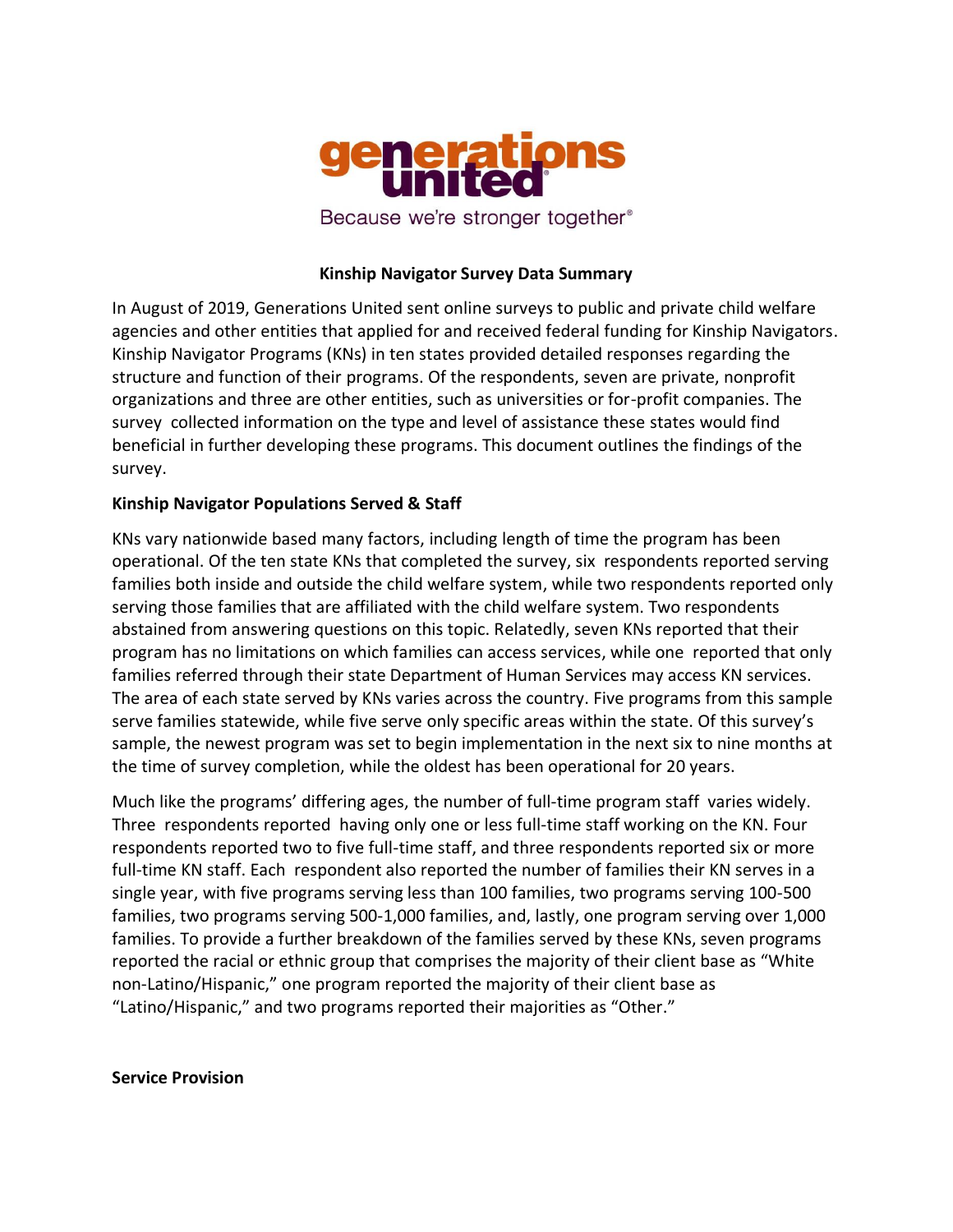KNs offer a multitude of services to families. All the KNs surveyed reported providing "access to public benefits and income supports" to families. Other areas of service provision include the following, which address the needs most often reported by families:

- Caregiver training for help with children's behavioral challenges
- Caregiver training for how to navigate parental substance use
- Health care (including mental health)
- Housing
- Legal assistance
- Respite care
- Support groups
- Childcare
- Navigating boundaries and family dynamics

The above services are offered via a range of modalities, including toll-free phone lines and face-to-face meetings, both staffed by professional service providers and/or kinship caregivers. Another method for providing the above services is a KN website. Survey respondents reported providing the following information on their KN websites:

- Program description and contact information
- Searchable databases of available programs and services
- Downloadable guides, fact sheets, and other resources
- Public benefit application forms

Even with the robust provision of services outlined above, many KNs still see gaps between services families need and what the program can provide. For example, seven survey respondents reported families within their jurisdictions needing higher-level assistance in areas such as housing, childcare, and guardianship services that the program doesn't have the capacity to offer. Half of all survey respondents reported lack of access to sufficient, reliable funding as a key barrier to providing these services to families. The lack of reliable funding for these KNs creates a shortage of both KN staff and goods and services for families. Source of funding is yet another area where KNs vary across the country. Of the private nonprofit KNs that completed the survey, all but one reported receiving funds from their state or county child welfare agency to support their programs.

# **Program Structure & Collaboration**

Effective outreach is necessary to inform families that KN resources are available. Respondents noted the following outreach methods and strategies as being the most effective:

- Referrals from partner agencies were unanimously identified as effective
- Community events
- Social media
- Website
- Word of mouth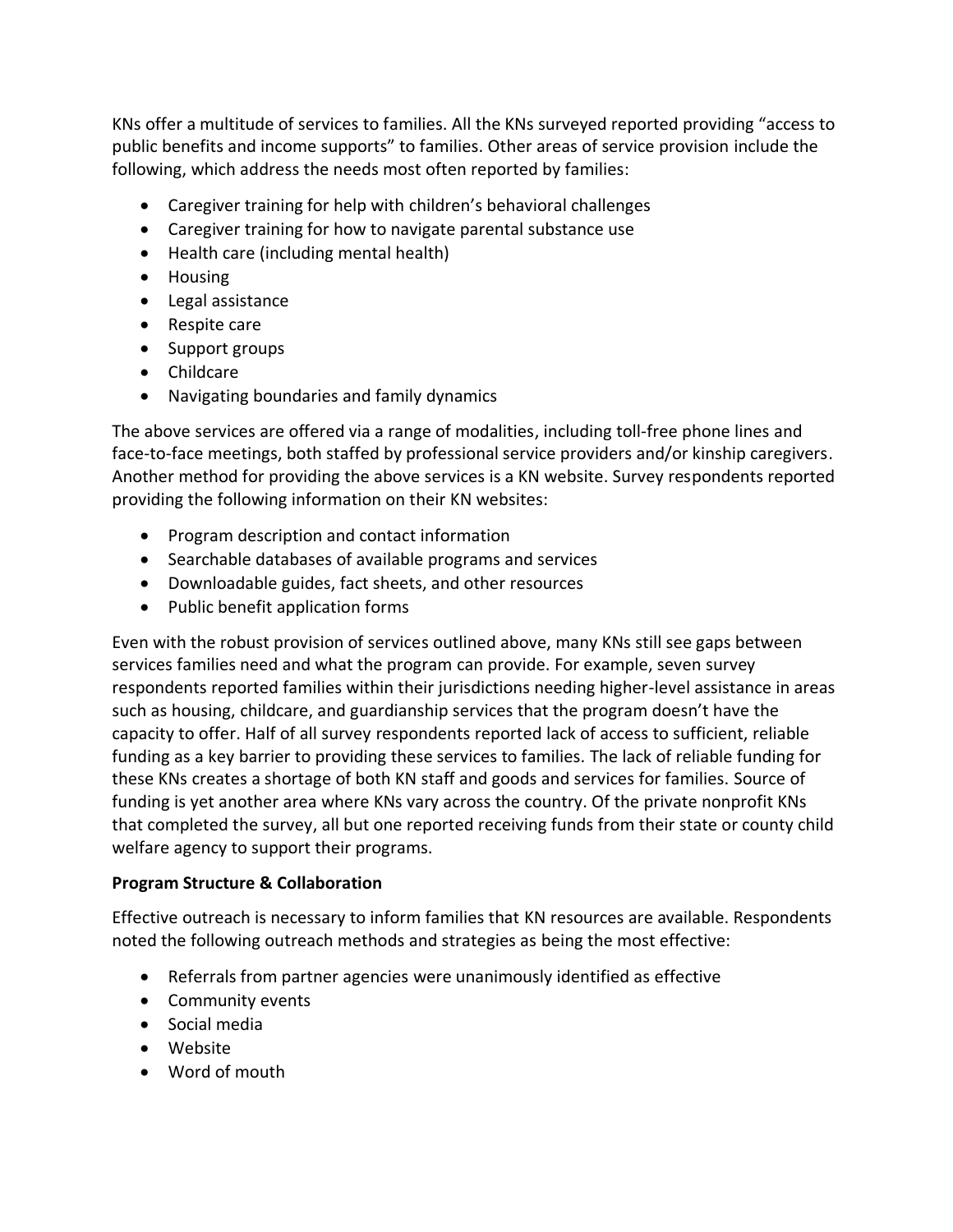Another critical step in maintaining an effective, sustainable KN is establishing relationships with external groups and organizations to allow for effective referral to services and supports as well as maintaining a safe space that allows for authentic engagement of those with lived experience. All ten survey respondents reported operating in consultation or collaboration with at least one external group. The following are examples of these external groups:

- 2-1-1 or 3-1-1 referral services
- Education systems
- Healthcare providers
- Legal aid
- National nonprofit organizations
- Public or private child welfare agencies
- Public or private aging services
- TANF/income support agencies
- Community-based or faith-based organizations
- Government agencies
- Kinship caregivers
- Organizations representing kinship caregivers and/or young people raised by kinship caregivers
- Children and/or youth raised by kinship caregivers

As a means by which to collect information on the needs of each family, half of the survey respondents reported utilizing a "needs assessment" form or checklist when responding to calls from families.

# **Recommendations of KN Survey Respondents**

It's crucial that Kinship Navigator programs are well-supported, so they can effectively serve and support kinship families. Survey respondents reported the following supports as being most helpful in continuing provision of services to families:

- National database of all KNs in the U.S.
- Facilitated peer-to-peer learning network for KNs
- Collection of profiles of KNs across the country
- Tip sheets on developing or improving key elements of KNs
- Individualized technical assistance (TA) in developing and/or enhancing KNs
	- $\circ$  Respondents shared that they would prefer this TA to be provided by peer Kinship Navigators, data and computer system professionals, experts in program evaluation, or content experts on grandfamilies policy/program/legal issues
- Training for Social Workers and legal stakeholders
- Opportunities for states to collaborate with one another to meet evidence-based requirements more quickly

On the topic of provision of TA to KNs, two respondents reported that they would be willing to pay for TA and the remaining respondents reported that they would be willing to pay for TA *depending on funding and cost*.